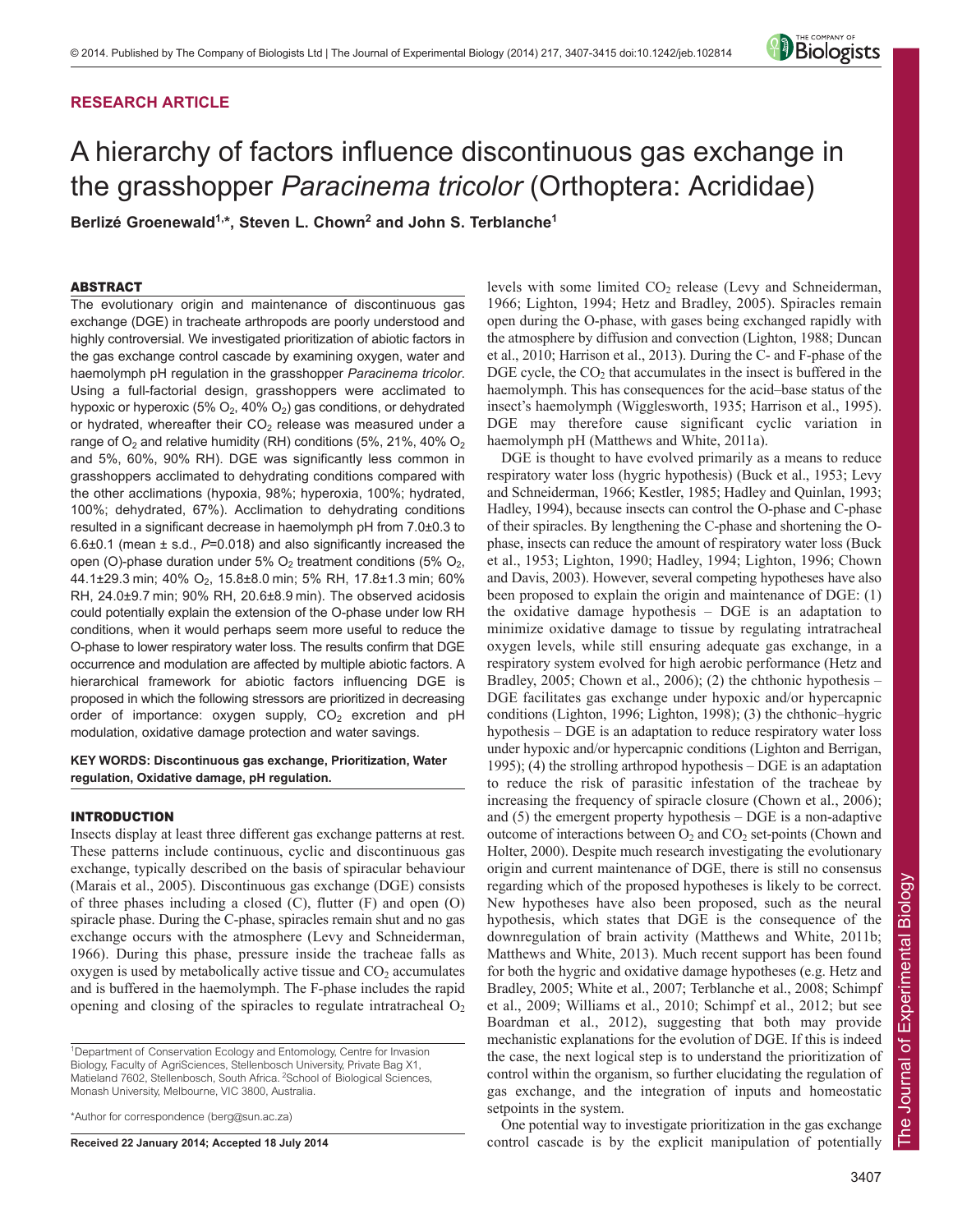|                    | List of symbols and abbreviations |  |
|--------------------|-----------------------------------|--|
| C                  | closed phase                      |  |
| CF                 | closed/flutter phase              |  |
| DGE                | discontinuous gas exchange        |  |
| GLZ                | generalized linear model          |  |
| $\Omega$           | open phase                        |  |
| $P_{\text{O2}}$    | partial pressure of $O2$          |  |
| <b>RH</b>          | relative humidity                 |  |
| $\dot{V}_{\rm CO}$ | rate of CO <sub>2</sub> release   |  |
| WLR.               | water loss rate                   |  |

competing demands. Therefore, in this study we sought specifically to examine gas exchange responses of DGE to both ambient oxygen and relative humidity (RH) variation, after acclimation to both conditions. It is relatively well established that insects can sense changes in ambient RH conditions primarily through hygrosensors located on sensilla of the antennae, which can respond to moist or dry air by elevating or altering signal transmission to the central nervous system, and also possibly through temperature-activated transient receptor potential (TRP) channels that are capable of discriminating between moist and dry conditions (for review, see Chown et al., 2011). It is therefore reasonable to expect a physiological response to changes in rearing, or experimental, RH conditions of insects. By examining the effects that different factors and combinations thereof (e.g. haemolymph pH, metabolic rate, ambient  $O<sub>2</sub>$  concentration, hydration state) have on an insect's gas exchange characteristics, those factors that an individual prioritizes, and the hierarchy of these priorities under different circumstances can potentially be identified. Such an approach is analogous to metabolic control analysis (e.g. Suarez and Darveau, 2005; Hofmeyr and Rohwer, 2011).

We aimed to investigate the prioritization of factors that influence discontinuous gas exchange. We did so by assessing a suite of *a priori* predictions for whole-organism responses (see Table 1) against empirical data collected from the grasshopper *Paracinema tricolor* (Thunberg 1815), which readily shows DGE at rest (Fig. 1). These predictions assume that tracheal and spiracle conductance is not a limiting factor and that morphology is not adjusted rapidly within the experimental time frame. The predictions were: (1) if water saving is the key, short-term priority of DGE, then DGE should be absent under conditions of high RH, but present under conditions of low RH, as it can clearly contribute to respiratory water conservation. Under conditions of low RH, O-phase duration should also decrease, while C-phase duration should increase; (2) if the prevention of oxidative damage is the key priority of DGE, the alteration of ambient RH conditions should have little or no effect on the presence or absence of DGE; however, at high ambient  $P_{\text{O}_2}$ , DGE should be present and cycle frequency should decrease (i.e. by increasing C-phase duration, while perhaps also decreasing O-phase duration) to lower the amount of oxidative damage to tissue; and (3) if haemolymph pH regulation is the key priority of DGE, DGE should be absent in dehydrated individuals because dehydration will lead to a decrease in haemolymph volume, which is likely to be problematic for the animal's acid–base status. Spiracles would therefore need to be kept open for longer so that the animal can release as much  $CO<sub>2</sub>$  as possible. Key to this idea is that respiratory acidosis is the main driver of pH change, though other changes due to haemolymph volume reduction may also be influential.

Specifically, in *P. tricolor* we investigated the effects that different oxygen, water and haemolymph pH conditions have on gas exchange characteristics. We assessed DGE under different oxygen  $(5\%, 40\% \text{ O}_2)$  and relative humidity  $(5\%, 90\% \text{ RH})$  conditions, following acclimation to two different oxygen concentrations (5%,  $40\%$  O<sub>2</sub>), and following a hydration status acclimation (hydrated, dehydrated).

# RESULTS

DGE was present under all experimental treatments in *P. tricolor* from both the hyperoxia and hydrated status acclimation conditions. For the hypoxia acclimation, only 1/40 individuals did not show DGE, while for the dehydration acclimation condition, only 24/36 (67%) of individuals maintained DGE (Table 2), differing significantly from all other acclimation treatments. Within this dehydration acclimation group, significantly fewer individuals in the

**Table 1. Predictions for discontinuous gas exchange responses after acclimation to different conditions and exposure to varying environments**

|             | Treatment      |                  | Oxidative damage hypothesis      |                                               | Hygric hypothesis |                                                 | Haemolymph pH   |
|-------------|----------------|------------------|----------------------------------|-----------------------------------------------|-------------------|-------------------------------------------------|-----------------|
| Acclimation | O <sub>2</sub> | H <sub>2</sub> O | DGE present?<br>Phase regulation |                                               | DGE present?      | Phase regulation                                | DGE present?    |
| Dehydrated  | Low            |                  | <b>No</b>                        |                                               | Yes <sup>a</sup>  | Shorter O and/or longer CF phase                | No <sup>f</sup> |
|             | High           |                  | Yes                              | Shorter O and/or longer CF phase              | Yes <sup>a</sup>  | Shorter O and/or longer CF phase                | No <sup>f</sup> |
|             |                | Low              | No                               |                                               | Yes <sup>a</sup>  | Shorter O and/or longer CF phase                | Nof             |
|             |                | High             | <b>No</b>                        |                                               | <b>No</b>         |                                                 | No <sup>f</sup> |
| Hydrated    | Low            |                  | No <sup>d</sup>                  |                                               | <b>No</b>         |                                                 |                 |
|             | High           |                  | Yes <sup>d</sup>                 | Shorter O and/or longer CF phase <sup>D</sup> | <b>No</b>         |                                                 |                 |
|             |                | Low              | No                               |                                               | Yes <sup>e</sup>  | Shorter O and/or longer CF phase <sup>b,c</sup> |                 |
|             |                | High             | <b>No</b>                        |                                               | No <sup>e</sup>   |                                                 |                 |
| Hypoxia     | Low            |                  | <b>No</b>                        |                                               | No                |                                                 |                 |
|             | High           |                  | Yes                              | Shorter O and/or longer CF phase              | <b>No</b>         |                                                 |                 |
|             |                | Low              | No                               |                                               | Yes               | Shorter O and/or longer CF phase                |                 |
|             |                | High             | No                               |                                               | <b>No</b>         |                                                 |                 |
| Hyperoxia   | Low            |                  | No                               |                                               | <b>No</b>         |                                                 |                 |
|             | High           |                  | Yes                              | Shorter O and/or longer CF phase              | <b>No</b>         |                                                 |                 |
|             |                | Low              | No                               |                                               | Yes               | Shorter O and/or longer CF phase                |                 |
|             |                | High             | No                               |                                               | <b>No</b>         |                                                 |                 |

DGE, discontinuous gas exchange; O, open phase; CF, closed/flutter phase. Responses include presence/absence of DGE, as well as modulation of the different phases. Responses are explained as predicted by the different hypotheses or abiotic factors influencing DGE ( $O_2$ , H<sub>2</sub>O and haemolymph pH). Hypoxia, 5%  $O_2$ ; hyperoxia, 40%  $O_2$ .

Superscript letters indicate example references where the effect has been documented: <sup>a</sup>Schimpf et al., 2012; <sup>b</sup>Lighton, 1990; <sup>c</sup>Chown and Davis, 2003; <sup>d</sup>Terblanche et al., 2008; <sup>e</sup>Sláma et al., 2007; <sup>f</sup>Hadley and Quinlan, 1993.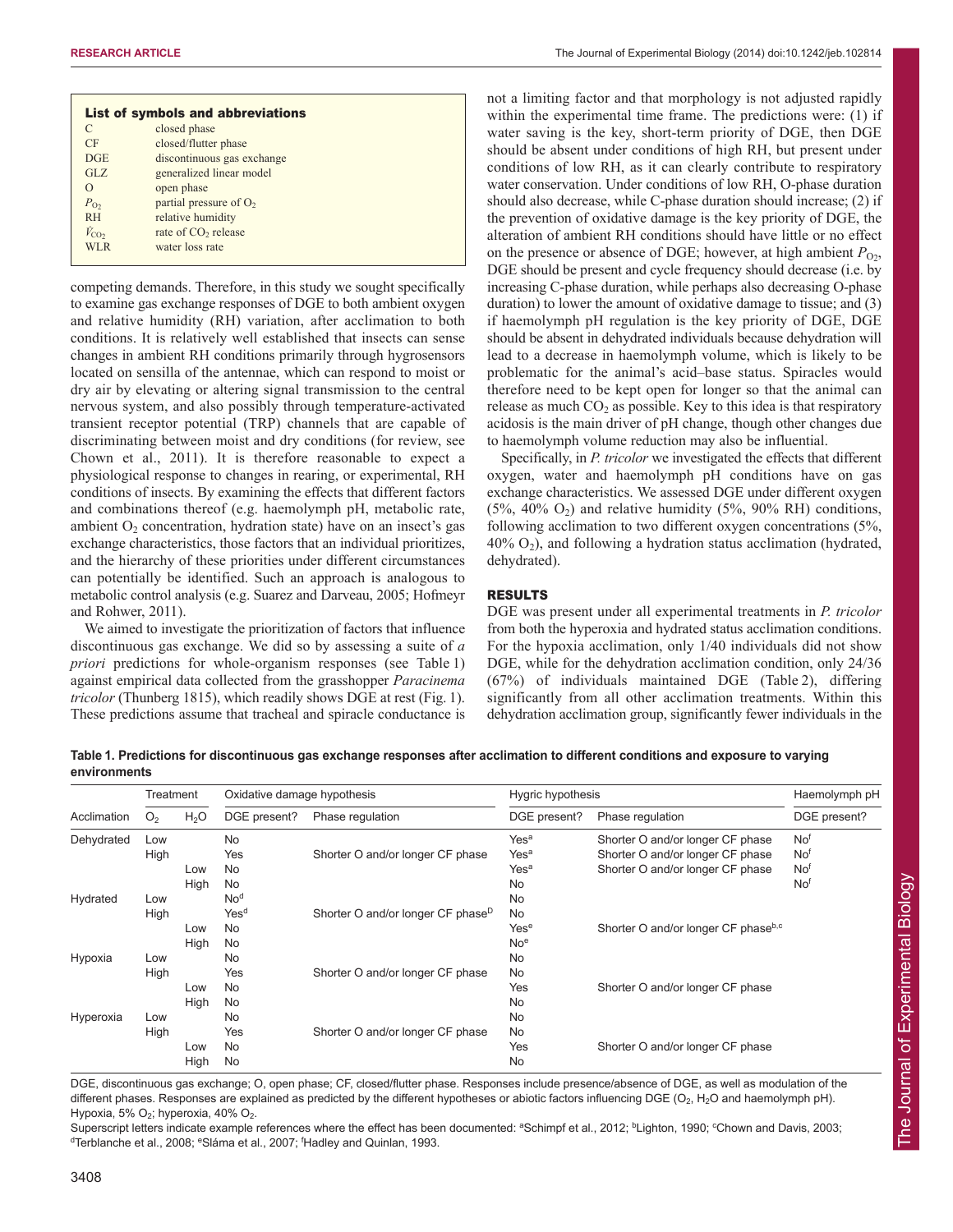

5% RH and 5%  $O_2$  treatment group maintained DGE than in the other treatment groups (Table 2).

# Modulation of DGE

Both acclimation and treatment had significant effects on O-phase duration (Table 3). Assessed across all acclimation groups the  $5\%$   $O_2$ , 60% RH treatment resulted in a significantly longer O-phase duration when compared with the 21%  $O_2$ , 5% RH; 21%  $O_2$ , 90% RH; and 40% O2, 60% RH treatments (*P*<0.05 in all cases). Acclimation significantly affected the mean  $V_{\text{CO}_2}$  during a DGE cycle (Table 3; supplementary material Fig. S1), with acclimation at  $5\%$  O<sub>2</sub> (taken across all treatment groups) resulting in a significantly lower  $\dot{V}_{\text{CO}_2}$  than the hydration acclimation ( $P=0.004$ ). For the mean  $V_{CO_2}$  during a DGE cycle at  $5\%$  O<sub>2</sub> acclimation, all treatment groups had negative deviations from the overall mean (Table 4).

For the experimental treatment of  $5\%$  O<sub>2</sub>, the duration of the Ophase was significantly longer for the dehydration acclimation than for any of the other acclimation conditions (Fig. 2). Across all individuals from all treatment and acclimation groups, both the mean duration of the O-phase and the mean duration of the CFphase increased with the mean duration of a DGE cycle (Fig. 3; *r*=0.233, *N*=138, *P*=0.006 and *r*=0.227, *N*=138, *P*=0.008, respectively). Acclimation to dehydrating conditions resulted in a significant decrease in haemolymph pH from 7.0 $\pm$ 0.3 to 6.6 $\pm$ 0.1 (mean ± s.d.; Mann–Whitney *U*: *U*=7, *Z*=2.372; *P*=0.018).

## **DISCUSSION**

The insect respiratory system has evolved to facilitate rapid oxygen delivery during periods of activity, but during periods when the insect's metabolic rate is low, these high supplies of  $O_2$  could be harmful to tissues (Hetz and Bradley, 2005). The oxidative damage hypothesis is based on this fact and is supported in moth pupae, which regulate their internal  $P_{\text{O}2}$  at low levels during the F-phase, even when exposed to hyperoxic atmospheres (Hetz and Bradley, 2005; see also Terblanche et al., 2008; Boardman et al., 2012). However, for *Locusta migratoria*, internal  $P_{O2}$  is dependent on ambient  $O_2$  concentrations when exposed to hyperoxic conditions (Matthews et al., 2012). According to our *a priori* predictions, there should be a decrease in O-phase and/or an increase in CF-phase duration under hyperoxic conditions to lend support to the oxidative damage hypothesis (Table 1). We did not, however, find any



significant decrease in O-phase duration (Fig. 2) or increase in CFphase duration (supplementary material Table S1) in *P. tricolor*. Therefore, the predictions of the oxidative damage hypothesis were not supported here.

After oxygen regulation, the next major abiotic factor that could influence the presence/absence and modulation of DGE is a need to conserve respiratory water. This is typically studied under the rubric of the hygric hypothesis, or some derivation thereof (reviewed in Chown et al., 2011). During a DGE cycle,  $O_2$  consumption and  $CO_2$ production within the animal is a continuous process, while the external exchange of gases between the animal and the atmosphere is discontinuous. While the spiracles are kept closed (CF-phase), there is no exchange of respiratory gases  $(CO_2, H_2O, O_2)$  with the atmosphere, thereby resulting in a decrease in respiratory water loss. Insects may therefore face a trade-off between the need to support aerobic metabolism and the need to conserve water (Woods and Smith, 2010). For the hygric hypothesis to be supported, a decrease in O-phase duration and/or an increase in CF-phase duration needs to be present under low RH conditions, and/or when an individual is dehydrated, the latter of which is assumed could gain the most benefit from further reductions in water loss (Table 1). In *P. tricolor*, we found no significant decrease in O-phase or increase in CF-phase duration under low RH conditions or in dehydrated individuals (Fig. 2; supplementary material Table S1). If DGE functions simply to reduce respiratory water loss, then a positive relationship should exist between DGE cycle frequency and ambient RH, because in conditions of low RH the C-phase duration should increase to reduce respiratory water loss (e.g. White et al., 2007). However, we did not find a significant difference between DGE cycle frequency for the different RH treatments (5%, 60% and 90% RH) or acclimation conditions  $(5\%, 40\% \text{ O}_2)$ , dehydrated and hydrated). While this prediction makes use of comparative responses to predict mechanistic responses by the organism to a certain environmental variable, this approach may be confounded by short-term responses (White et al., 2007). The acute responses expressed by the organism to a specific environmental condition may be opposite to the evolutionary response (Arendt and Wilson, 1999; Marcil et al., 2006). However, the approach we adopted and the associated inference of mechanistic responses remains an essential step at the experimental level for understanding how organisms function in a given environment.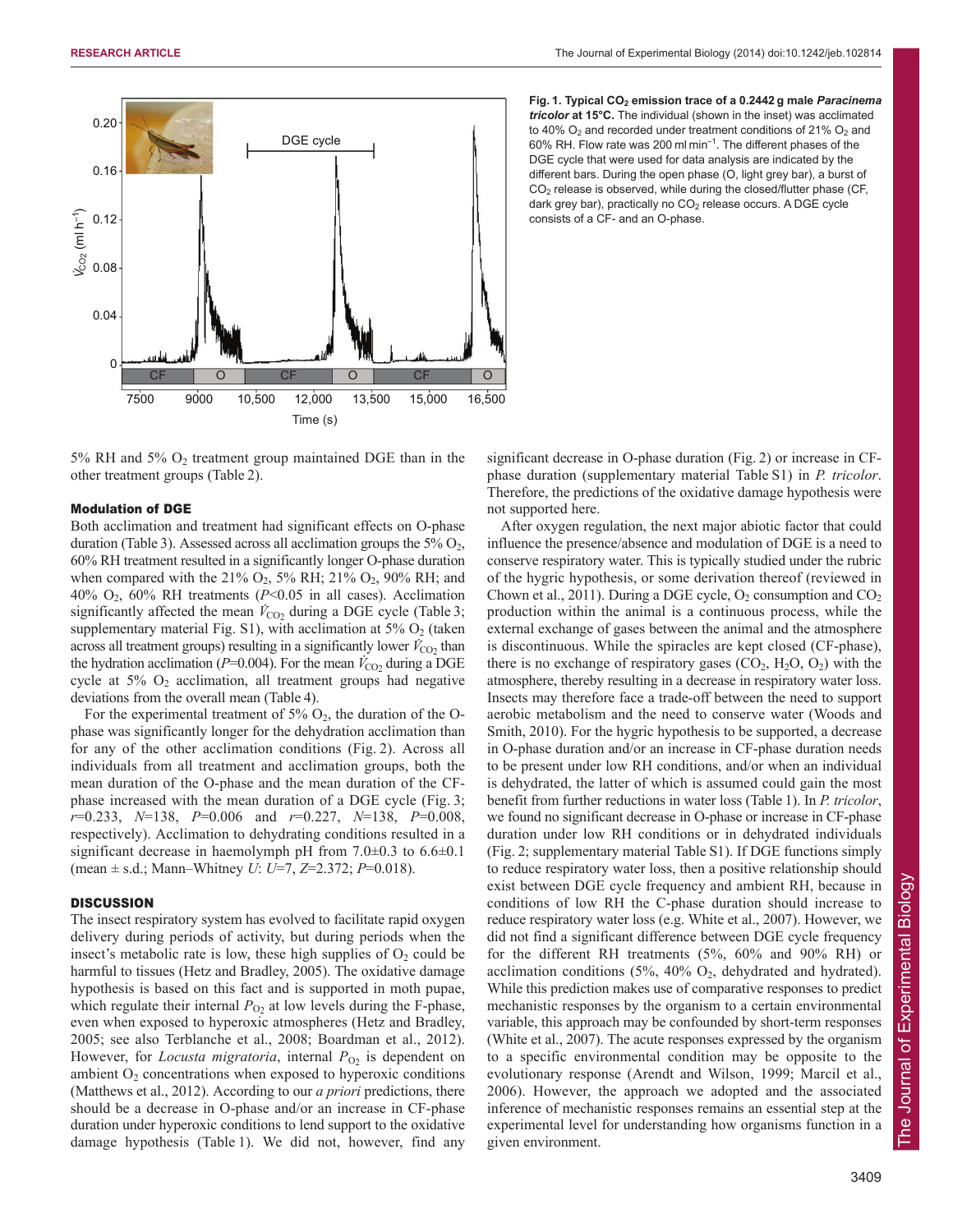|                    |         | Acclimation |         |                                                                                                                                                                                                                                                                                                                                                   |           |         |                                                                                                                                                |          |         |             |            |         |             |        |               |
|--------------------|---------|-------------|---------|---------------------------------------------------------------------------------------------------------------------------------------------------------------------------------------------------------------------------------------------------------------------------------------------------------------------------------------------------|-----------|---------|------------------------------------------------------------------------------------------------------------------------------------------------|----------|---------|-------------|------------|---------|-------------|--------|---------------|
|                    |         | Hypoxia     |         |                                                                                                                                                                                                                                                                                                                                                   | Hyperoxia |         |                                                                                                                                                | Hydrated |         |             | Dehydrated |         |             | Total  |               |
| Treatment          | ti<br>T |             | P-value | DGE present                                                                                                                                                                                                                                                                                                                                       |           | P-value | DGE present                                                                                                                                    |          | P-value | DGE present |            | P-value | DGE present |        | P-value       |
| 5% RH              |         | 0.861       | 0.93    | 10 (10)                                                                                                                                                                                                                                                                                                                                           | 0.775     | 0.942   |                                                                                                                                                | 0.689    | 0.953   | 8(8)        | 19.152     | 0.005   |             | 0.393  | 0.983         |
| 90% RH             |         | 0.603       | 0.963   |                                                                                                                                                                                                                                                                                                                                                   | 0.775     | 0.942   | .<br>ගි.<br>ගි. ග                                                                                                                              | 0.775    | 0.942   | $\circ$     | 0.603      | 0.963   |             | 2.755  | $\frac{6}{1}$ |
| 40% O <sub>2</sub> |         | 0.603       | 0.963   |                                                                                                                                                                                                                                                                                                                                                   | 0.689     | 0.953   |                                                                                                                                                | 0.43     | 0.98    | 5 (5)       | 0.141      | 0.998   |             | 0.825  | 0.935         |
| 5% O <sub>2</sub>  |         | 0.065       | 0.999   | $\frac{8}{6}$                                                                                                                                                                                                                                                                                                                                     | 0.603     | 0.963   |                                                                                                                                                | 0.517    | 0.972   | 6 (6)       | 19.152     | 0.005   |             | 2.51   | 0.643         |
| Control            |         | 0.603       | 0.963   |                                                                                                                                                                                                                                                                                                                                                   | 0.861     | 0.93    | (10)(10)                                                                                                                                       | 0.344    | 0.987   | 4(4)        | 9.537      | 0.049   |             | 0.144  | 0.998         |
| Total              | 3       | 1.734       | 0.629   |                                                                                                                                                                                                                                                                                                                                                   | 3.702     | 0.295   |                                                                                                                                                | 2.755    | 0.431   |             | 25.561     | 50.001  |             | 57.778 | 0.001         |
|                    |         |             |         | Numbers in parentheses indicate the total number of individuals recorded for the specific treatment. Bold indicates significant differences.<br>DGE, discontinuous gas exchange; RH, relative humidity. Hypoxia, 5% O <sub>2</sub> ; hyperoxia, 40% O <sub>2</sub> .<br>Chi-square $(x^2)$ values were calculated with Pearson's Chi-squared test |           |         | see Crawley, 2007) for individuals that abandoned DGE. Total values of rows indicate x <sup>2</sup> values for the different treatment groups, |          |         |             |            |         |             |        |               |

With no support found for the predictions of either the hygric or oxidative damage hypotheses, we reasoned that neither protecting tissues against oxidative damage nor minimizing respiratory water loss is the main factor driving DGE in this species. The last factor hypothesized for influencing DGE presence/absence or modulation is haemolymph pH regulation (Table 1). Here, we found that dehydrated individuals had a longer O-phase (although not always significantly so) than individuals from any of the other acclimations at all treatments except the  $40\%$   $O_2$  treatment. For dehydrated individuals, the only treatment that had a significant effect on Ophase duration was  $5\%$  O<sub>2</sub>, which resulted in a significantly longer O-phase than any of the other acclimations or treatments. For the dehydration acclimation, the number of individuals that abandoned DGE was significantly higher than for the other acclimation groups (Table 2), supporting the prediction that within dehydrated individuals the DGE cycle will be abandoned to ensure adequate haemolymph pH regulation (Table 1). Hadley and Quinlan also found that the occurrence of DGE decreased if the Eastern lubber grasshopper (*Romalea guttata*), a relatively mesic species, was dehydrated (Hadley and Quinlan, 1993).

Dehydrating an insect should affect the acid–base status of the insect's haemolymph and lead to a decrease in haemolymph volume (Wharton, 1985). Dehydration, probably primarily through a reduction in available free water, or possibly also through a reduction in the capacity to buffer free  $H^+$  ions and more rapid build-up of other ions to toxic levels, could therefore also affect haemolymph pH and its associated buffer capacity and could influence the occurrence and/or modulation of DGE. Indeed, ion homeostasis is a critical aspect of cell and tissue survival post-dehydration or thermal stress in insects (Hadley, 1994; Nation, 2002; Chown and Terblanche, 2006; Boardman et al., 2011). The abolition of DGE or the increase in Ophase duration that we observed could be due to the animal attempting to regulate its haemolymph pH. If the O-phase duration is increased, spiracles are kept open for longer, leading to longer periods in which gasses can be exchanged between the tracheal system and the atmosphere. Apart from elevated respiratory water loss, keeping the spiracles open for longer can also result in respiratory alkalosis via an excess dumping of CO 2. We therefore propose that the increased Ophase observed under dehydrated conditions is likely to be a consequence of respiratory acidosis and the need to excrete high levels of CO <sup>2</sup> buffered in the reduced volume of haemolymph.

A similar argument has been made by Woods and Smith, who found that insects have higher transpiration ratios than predicted by their universal model for water costs of gas exchange (Woods and Smith, 2010). They argue that the reason for this is that most of the insects included in their model use cyclic or DGE patterns. These insects therefore need to increase their O-phase duration above that which would be necessary solely for sufficient  $O<sub>2</sub>$  uptake, as during the C-phase, CO <sup>2</sup> is buffered in the body fluids and needs to be expelled during the O-phase to maintain acid–base homeostasis (Woods and Smith, 2010). Consequently, more respiratory water is lost to the atmosphere owing to the spiracles being kept open for longer periods to achieve pH regulation. Harrison (Harrison, 1989) found that in the American locust the acid–base status of the insect's haemolymph is regulated by ventilation, with a lower haemolymph pH (as would be present in our dehydrated individuals, see below) leading to increased ventilation frequencies. Snyder et al. (Snyder et al., 1980) also suggested that pH controls ventilation frequency in the cockroach (*Nauphoeta cinerea*) (see also Matthews and White, 2011a). An increase in ventilation frequency will lead to a decrease in the duration of the different phases of the DGE cycle, and could ultimately lead to the abolition of DGE altogether. Our finding that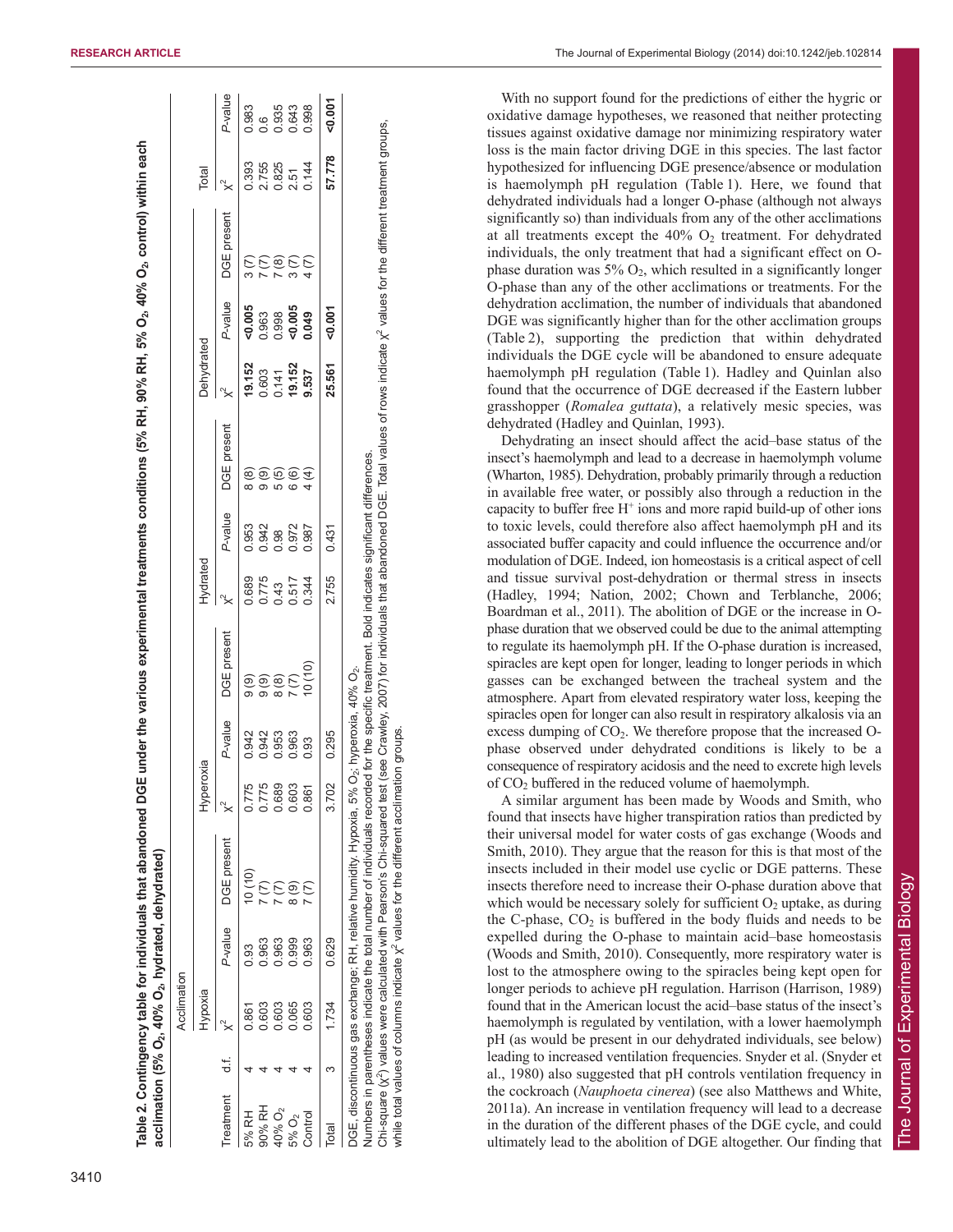**Table 3. Summary of statistics for generalized linear models testing for effects of acclimation and experimental treatment, as well as** interactions between acclimation and experimental treatment, on mean phase durations,  $\dot{V}_{\rm CO2}$ , O-phase emission volume and water loss **rate**

|                          | Acclimation |      |         | Treatment  |      |            |            | Interaction |            |  |
|--------------------------|-------------|------|---------|------------|------|------------|------------|-------------|------------|--|
|                          | Wald $x^2$  | d.f. | P-value | Wald $x^2$ | d.f. | $P$ -value | Wald $x^2$ | d.f.        | $P$ -value |  |
| Mean DGE cycle duration  | 0.501       | 3    | 0.919   | 3.809      | 4    | 0.432      | 6.925      | 12          | 0.863      |  |
| Mean O-phase duration    | 21.631      | 3    | < 0.001 | 57.023     | 4    | < 0.001    | 14.183     | 12          | 0.289      |  |
| Mean CF-phase duration   | 5.020       | 3    | 0.170   | 7.220      | 4    | 0.125      | 6.478      | 12          | 0.890      |  |
| Mean DGE cycle $V_{CO2}$ | 7.972       | 3    | 0.047   | 3.180      | 4    | 0.528      | 9.234      | 12          | 0.683      |  |
| Mean O-phase $V_{CO2}$   | 0.045       | 3    | 0.997   | 6.340      | 4    | 0.175      | 13.458     | 12          | 0.337      |  |
| Mean CF-phase $V_{CO2}$  | 4.224       | 3    | 0.238   | 7.687      | 4    | 0.104      | 6.540      | 12          | 0.886      |  |
| Mean O-phase volume      | 7.318       | 3    | 0.062   | 5.457      | 4    | 0.244      | 13.758     | 12          | 0.316      |  |
| Water loss rate          | 5.633       | 3    | 0.131   | 7.437      | 4    | 0.115      | 17.029     | 12          | 0.149      |  |

CF, closed/flutter phase; O, open phase; DGE, discontinuous gas exchange;  $\dot{V}_{\rm CO_2}$ , rate of CO<sub>2</sub> release.

Bold indicates significant effects (*P*<0.05).

Mass was a significant covariate in all cases, except for mean O-phase duration and water loss rate.

dehydrated individuals of *P. tricolor* abandon DGE means we cannot reject the predictions of haemolymph pH regulation acting as a factor controlling DGE (Table 1). Nonetheless, other factors associated with haemolymph volume reduction may be involved. In addition, a *post hoc* assessment of sample size that might affect our conclusions suggested a sample size of  $\sim$ 34 individuals per treatment (see Materials and methods, '*Post hoc* power test'). Bearing this caveat in mind for the weaker effects, the major significant effects detected in this study nevertheless provide substantial insight into insect respiratory and DGE control.

With haemolymph pH regulation being the only factor for which the *a priori* predictions were not rejected, the next step is to examine whether dehydrated individuals do indeed have lower haemolymph pH values when compared with hydrated individuals. We found a significant reduction in haemolymph pH in dehydrated versus control individuals  $(6.6\pm0.1$  and  $7.0\pm0.3$ , respectively;  $P=0.018$ ). These values fall well within the range of haemolymph pH values found for other grasshopper and locust species [*Melanoplus bivittatus*, pH 7.12 (Harrison, 1988); *Taeniopoda eques*, pH 6.98 (Harrison and Kennedy, 1994); *Schistocerca gregaria*, pH 7.31 (Harrison et al., 1990)]. These results confirm our predictions and suggest that in *P. tricolor* the DGE cycle is being used to regulate haemolymph pH in dehydrated individuals, and that this is a higher priority than the potential importance of reducing respiratory water loss or protecting tissues against oxidative damage. We therefore propose a scheme (outlined in Fig. 4) for a hierarchy of abiotic stressors influencing DGE and its ability to reduce respiratory water loss or oxidative damage. The following stressors may be prioritized by *P. tricolor* in decreasing order of importance: (1) maintain oxygen supply to match cellular demand;  $(2)$  excrete  $CO<sub>2</sub>$  and avoid

Table 4. Mean effect sizes and their signs for all recorded variables for each of the different acclimations (5% O<sub>2</sub>, 40% O<sub>2</sub>, hydrated, **dehydrated) at each of the different treatments (5% RH, 90% RH, 5% O2, 40% O2, control), calculated as the mean deviation from the grand mean**

|                      |                      | % Deviation from the grand mean |          |         |                |          |         |                                |            |
|----------------------|----------------------|---------------------------------|----------|---------|----------------|----------|---------|--------------------------------|------------|
|                      |                      | Mean duration                   |          |         | Mean $V_{CO2}$ |          |         | CO <sub>2</sub> release volume |            |
| Acclimation          | Treatment            | DGE cycle                       | CF-phase | O-phase | DGE cycle      | CF-phase | O-phase | O-phase                        | <b>WLR</b> |
| $5\%$ O <sub>2</sub> | 5% RH                | 17.3                            | 24.6     | $-4.5$  | $-15$          | $-6.9$   | $-8.2$  | $-2.3$                         | 66.4       |
|                      | 90% RH               | $-11.1$                         | $-4.9$   | $-11.3$ | -6             | $-18.9$  | $-6.4$  | $-15.9$                        | $-74.2$    |
|                      | Control              | 4.2                             | 21.6     | $-18.6$ | $-13.6$        | $-14$    | 11.5    | $-20.2$                        | $-65.7$    |
|                      | $5\%$ O <sub>2</sub> | 27.8                            | 13.1     | 38.4    | $-1.6$         | 12.4     | $-22.8$ | 13.8                           | $-28.9$    |
|                      | 40% $O2$             | $-31.6$                         | $-19.5$  | $-46.7$ | $-5.4$         | 1.7      | 20      | $-35.8$                        | $-63.4$    |
| 40% $O2$             | 5% RH                | $-24$                           | $-12.3$  | $-13.3$ | 3.6            | $-16$    | 29.3    | $-8.1$                         | 123.8      |
|                      | 90% RH               | $-33.1$                         | $-31.3$  | $-12.2$ | $-2.2$         | $-20.1$  | 0.8     | $-35.6$                        | $-117.4$   |
|                      | Control              | 59.3                            | 70       | $-22.1$ | $-25.6$        | $-27.1$  | $-6$    | 22.5                           | $-80.2$    |
|                      | $5\%$ O <sub>2</sub> | 0.1                             | $-13.2$  | 39.5    | 0.7            | 34       | $-22.6$ | 2.9                            | $-28.0$    |
|                      | 40% $O2$             | 4.4                             | 20.6     | $-40.7$ | $-28.8$        | $-21.2$  | $-1.5$  | $-26.9$                        | $-51.5$    |
| Hydrated             | 5% RH                | $-7.6$                          | $-9.1$   | $-4.3$  | 5.2            | 12.3     | $-8.2$  | 0.4                            | 75.5       |
|                      | 90% RH               | $-13.9$                         | $-16.4$  | $-6.7$  | 14.2           | $-0.7$   | 6.6     | 3.7                            | 191.5      |
|                      | Control              | 15                              | 18.9     | $-0.4$  | $-13.3$        | $-7.6$   | $-3.3$  | 16.7                           | $-34.9$    |
|                      | $5\%$ O <sub>2</sub> | $-10.5$                         | $-36.6$  | 43.9    | 22.3           | 55.9     | $-36.2$ | 8.1                            | $-5.4$     |
|                      | 40% $O_2$            | 4                               | 6.2      |         | 22.8           | 4.3      | 12.6    | 34.2                           | 17.0       |
| Dehydrated           | 5% RH                | 1.8                             | 0.1      | $-0.2$  | $\overline{7}$ | 5.3      | $-0.3$  | 12.5                           | 46.0       |
|                      | 90% RH               | $-4.9$                          | $-13.2$  | 15.4    | 22.2           | 11.7     | 11.5    | 22.7                           | $-72.8$    |
|                      | Control              | 7.1                             | $-4.5$   | 34.5    | $-1.3$         | $-20.1$  | $-8.2$  | $-24.1$                        | 60.6       |
|                      | $5\%$ O <sub>2</sub> | 14.4                            | $-47.2$  | 146.7   | 35.8           | 18       | $-30.1$ | 96.6                           | $-36.5$    |
|                      | 40% $O_2$            | $-16.4$                         | $-17.8$  | $-11.7$ | 23.6           | 32.2     | 38.1    | 9.8                            | 41.4       |

DGE, discontinuous gas exchange; CF, closed/flutter phase; O, open phase; V<sub>CO2</sub>, rate of CO<sub>2</sub> release; RH, relative humidity; WLR, water loss rate. Negative values are in bold.

Mass was a significant covariate in all cases, except for mean O-phase duration and water loss rate. Where mass was a significant covariate, the residual data were used in the analysis to compute effect sizes.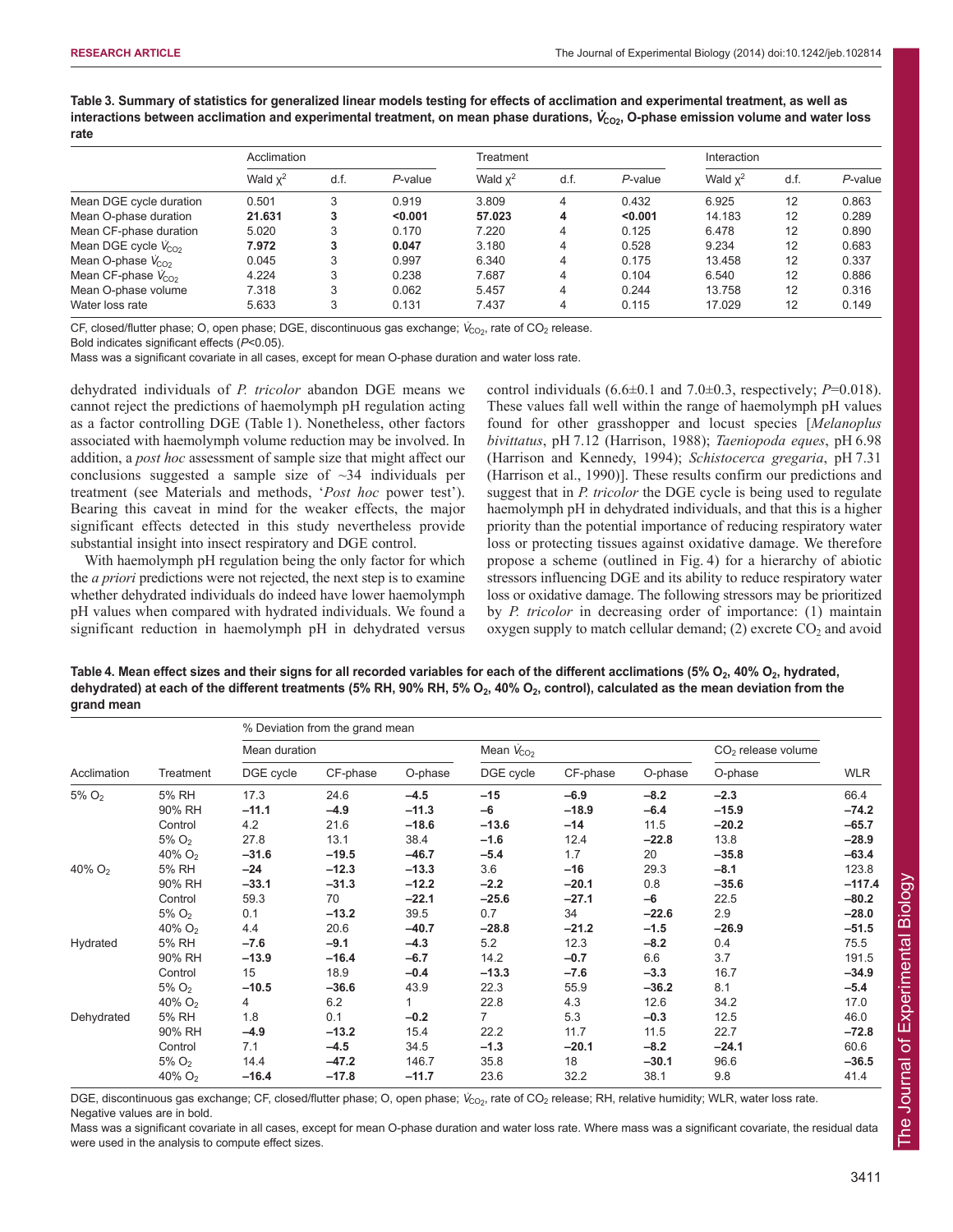

**Fig. 2. Summary results of the effects of experimental treatment and acclimation on the mean duration of the open (O)-phase.** Both experimental and acclimation treatment had a significant effect on O-phase duration (Wald χ<sup>2</sup>=57.023, d.f.=4, P<0.001; Wald χ<sup>2</sup>=21.631, d.f.=3, P<0.001, respectively). Mass did not have a significant relationship with the duration of O-phase (*P*=0.868) and was therefore not included as a covariate. Data are means +95% confidence intervals.

excess pH variation; and finally, (3) protect against oxidative damage and save water. The one overarching factor that influences all of the stressors and their relative importance is the morphology of the organism, which will affect, for example, the organism's spiracular/tracheal conductance, as well as modes of gas exchange [diffusion versus convection (e.g. Duncan et al., 2010; Wobschall and Hetz, 2004; Groenewald et al., 2012)]. Only once the two main priorities of taking up enough oxygen for aerobic metabolism and releasing  $CO<sub>2</sub>$  that accumulated due to cellular respiration have been satisfied can the DGE cycle be employed to attempt to regulate any of the subsequent stressors (e.g. energetic cost minimization, oxidative damage, water conservation). For example, we found that for dehydrated individuals, at the treatments where  $O_2$  levels remained at  $21\%$  O<sub>2</sub> and only RH levels were altered, an increase in O-phase duration was observed, although not significantly. Because oxygen levels remain normoxic, priority 1 (maintaining adequate  $O<sub>2</sub>$ supply; Fig. 4) can easily be satisfied and the animal can therefore move on to priority 2 (avoid excess pH variation; Fig. 4). The increase in O-phase duration could thus be due to the animal trying to regulate its haemolymph pH, as its oxygen demand (the top priority) has already been satisfied. However, dehydrated individuals at the treatment of  $5\%$  O<sub>2</sub> need to regulate their spiracular activity to both maintain an adequate  $O_2$  supply to tissues and regulate haemolymph pH levels (priority 1 and 2; see Fig. 4). Interactions occur between these two stressors (Fig. 4), and the effects of hypoxia and decreased haemolymph pH could therefore be synergistic, as these two factors together lead to a greater increase in O-phase duration than either did alone. Such a line of reasoning is supported by the findings of Matthews and White (Matthews and White, 2011a), who showed that in the cockroach *Nauphoeta cinerea*, conditions of hypoxia and hypercapnia are synergistic and lead to an increase in ventilation frequency.

## MATERIALS AND METHODS

#### Study species and maintenance

*Paracinema tricolor* (Orthoptera: Acrididae) male and female individuals were collected from a wetland in the JS Marais Park, Stellenbosch, South



**Fig. 3. Scatterplot of the relationships between DGE phase durations (O-, CF-phase) and the mean DGE duration in the different experimental treatments and acclimations for** *P. tricolor***.** Relationship between (A) the mean duration of a closed/flutter (CF)-phase with the residuals of the mean discontinuous gas exchange (DGE) cycle duration (i.e. DGE cycle–body mass relationship) (*y*=1988.786+0.091*x*, *r*=0.227, *P*=0.008); and (B) the mean duration of an O-phase with the residuals of the mean duration of a DGE cycle (*y*=933.820+0.041*, r*=0.2325, *P*=0.006). All individuals were included in the analysis (*N*=138) and each point on the graphs represents the mean value of 2–5 DGE cycles per individual. Residual data were used for mean DGE cycle duration, as mass is a significant covariate for this variable (Wald  $\chi^2$ =5.661, d.f.=1, P=0.017). Fitted lines are distance-weighted least squares. The different acclimation treatments are represented by different colours (blue, hyperoxia; orange, hypoxia; green, dehydrated; red, hydrated), while the different experimental treatment groups are represented by different symbols [circles,  $21\%$  O<sub>2</sub>, 5% relative humidity (RH); squares,  $21\%$  O<sub>2</sub>, 60% RH; triangles, 21%  $O_2$ , 90% RH; diamonds, 5%  $O_2$ , 60% RH; crosses, 40% O2, 60% RH]. For example, an orange triangle indicates that an individual received an acclimation treatment of 5%  $O_2$ , and its  $CO_2$  release was recorded at the experimental treatment of 21%  $O<sub>2</sub>$  and 90% RH.

Africa (33°55′58″S, 18°52′33″E). Both males and females are winged and flew readily when chased during collection. The population was maintained at 14 h:10 h light:dark, a constant temperature of 25±1.5°C at 60–80% RH, and atmospheric  $O_2$  and  $CO_2$  conditions. Temperature and RH were verified with iButton hygrochron temperature/humidity electronic recorders  $(\pm 0.5^{\circ}C;$ 0.6% RH, Maxim/Dallas Semiconductors, Sunnyvale, CA, USA). Grasshoppers were provided with a diet of lettuce, spinach, oatmeal and fish food, as well as Restionaceae and Poaceae from their natural habitat. The rearing containers were sprayed with water daily to maintain a moist habitat, as the grasshoppers' natural habitat is wetlands (Picker et al., 2004). This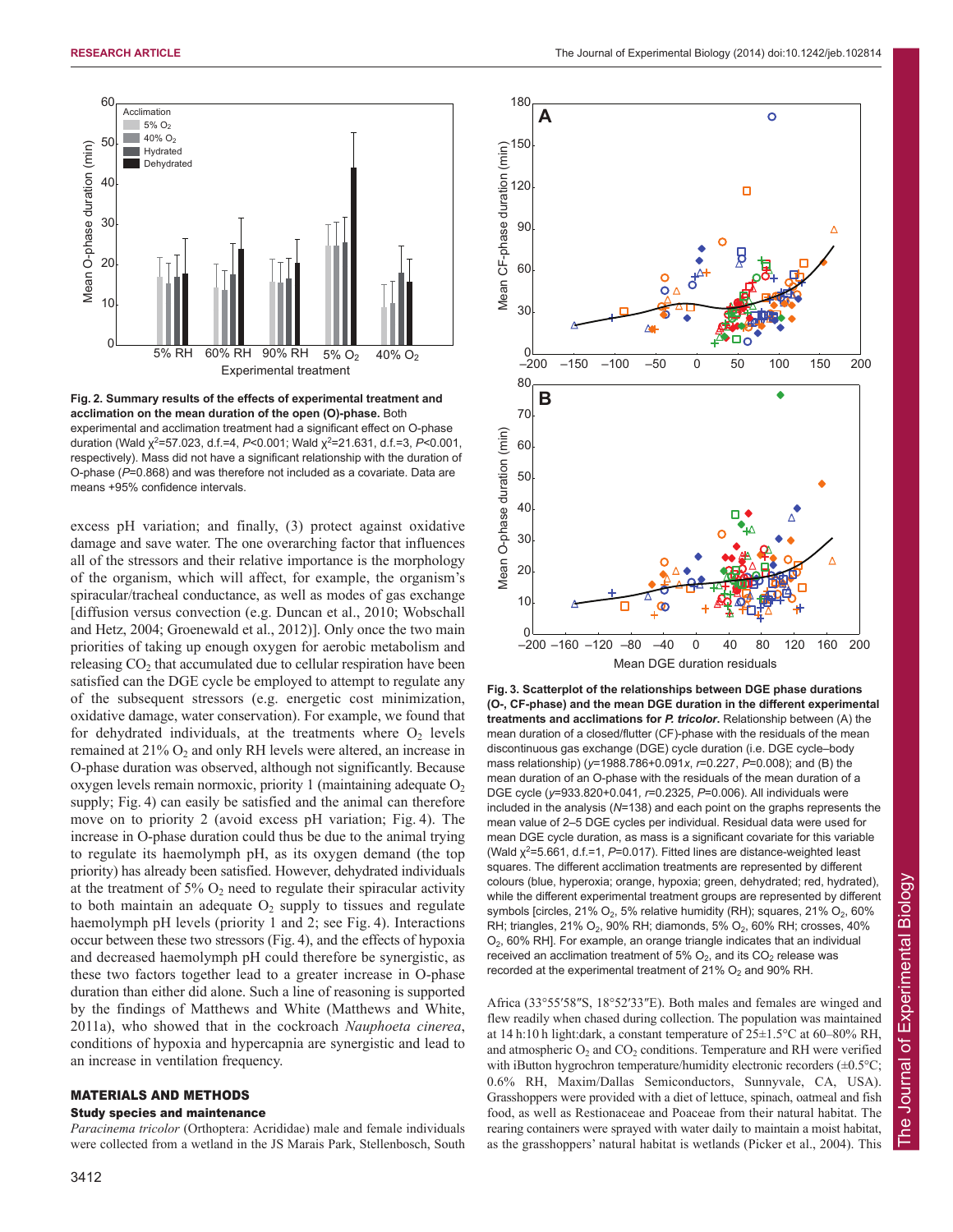



**Fig. 4. Schematic hierarchy of abiotic stressors influencing DGE responses.** See Discussion for a detailed explanation. Different levels indicate stressors prioritized by the insect in decreasing order of importance, with level 1 indicating the stressor that is of highest priority to the animal; level 3 indicates stressors that can only be regulated once priorities from level 1 and 2 have been satisfied. Arrows represent the interactions between the various stressors.

association with mesic habitats could mean that they are sensitive to dehydration stress, and that they are thereby more likely to be influenced by hydration levels.

A total of 300 individuals was collected and divided into two major experimental blocks. The first experimental block investigated the effects of oxygen acclimation, and the second experimental block tested the effects of hydration status on DGE (see Fig. 5).

## Acclimation to variation in ambient oxygen

The acclimation period commenced immediately after collection of sufficient individuals. Individuals (males and females) were randomly divided into two groups: hypoxia  $(5\% O_2)$  and hyperoxia  $(40\% O_2)$ . The acclimation period lasted for more than 7 days and took place under the same temperature, RH and photoperiod at which the initial collected population was kept. For the two different treatment gasses (5% or 40% O2, balance nitrogen), a pressurized gas cylinder (Air Products South Africa Pty, Cape Town) was used to feed the gas into the acclimation containers at a constant flow rate of 150 ml min<sup>−</sup><sup>1</sup> , which was verified with a hand-held electronic flow meter (Model ADM1000, Agilent Technologies, Wilmington, DE, USA). An oxygen analyser (Pacific CA Systems, Union Gap, WA, USA) was used to confirm that the oxygen concentrations were at the desired levels within the acclimation containers. Temperature and humidity conditions within the containers were recorded with temperature/humidity iButtons.

#### Acclimation to variation in moisture availability

Individuals were taken from the collected population and transferred to separate 300 ml plastic jars containing a layer of silica gel to lower the RH inside the jar. Either oats (for the 'dehydrated' status) or lettuce (for the 'hydrated' status) was provided as food and all individuals were kept at 25°C. Individuals were then weighed regularly to determine the amount of body mass lost. Grasshoppers were classified as 'dehydrated' if more than 10% of their body mass was lost [calculated as (start mass–end mass)/start mass×100]. Grasshoppers in both hydration groups experienced some mass loss during the treatment. Individuals in the hydrated group displayed a mean loss of 5.2±1.4% of their body mass, while dehydrated individuals showed a mean loss of 13.2±2.4% of their body mass (sample size 33 and 40, respectively).

#### Respirometry treatment conditions

Measurements of  $CO_2$  release ( $\dot{V}_{CO_2}$ ) were undertaken at 15<sup>o</sup>C from two separate grasshoppers in two separate respirometry systems simultaneously. Individuals from each of the acclimations were recorded under each of the following treatments: (1) 5% O2, (2) 40% O2, (3) 5% RH and (4) 90% RH. The treatment for the control group consisted of  $21\%$  O<sub>2</sub> and 60% RH. Oxygen treatments were conducted at  $0\%$  CO<sub>2</sub> and 60% RH, and RH treatments were conducted at  $0\%$  CO<sub>2</sub> and  $21\%$  O<sub>2</sub>. An average sample size of seven individuals from each acclimation was recorded per experimental treatment.

Flow-through  $CO_2$ -based respirometry was undertaken to record  $\dot{V}_{CO_2}$  (see Lighton, 2008). For the two different oxygen treatments (5% and 40%  $O_2$ , balance nitrogen), a pressurized gas cylinder (Air Products South Africa Pty,



**Fig. 5. Schematic diagram of the experimental design for the oxygen and hydration status exposures (acclimations) and the range of treatments employed to assess DGE modulation.** BWC, body water content.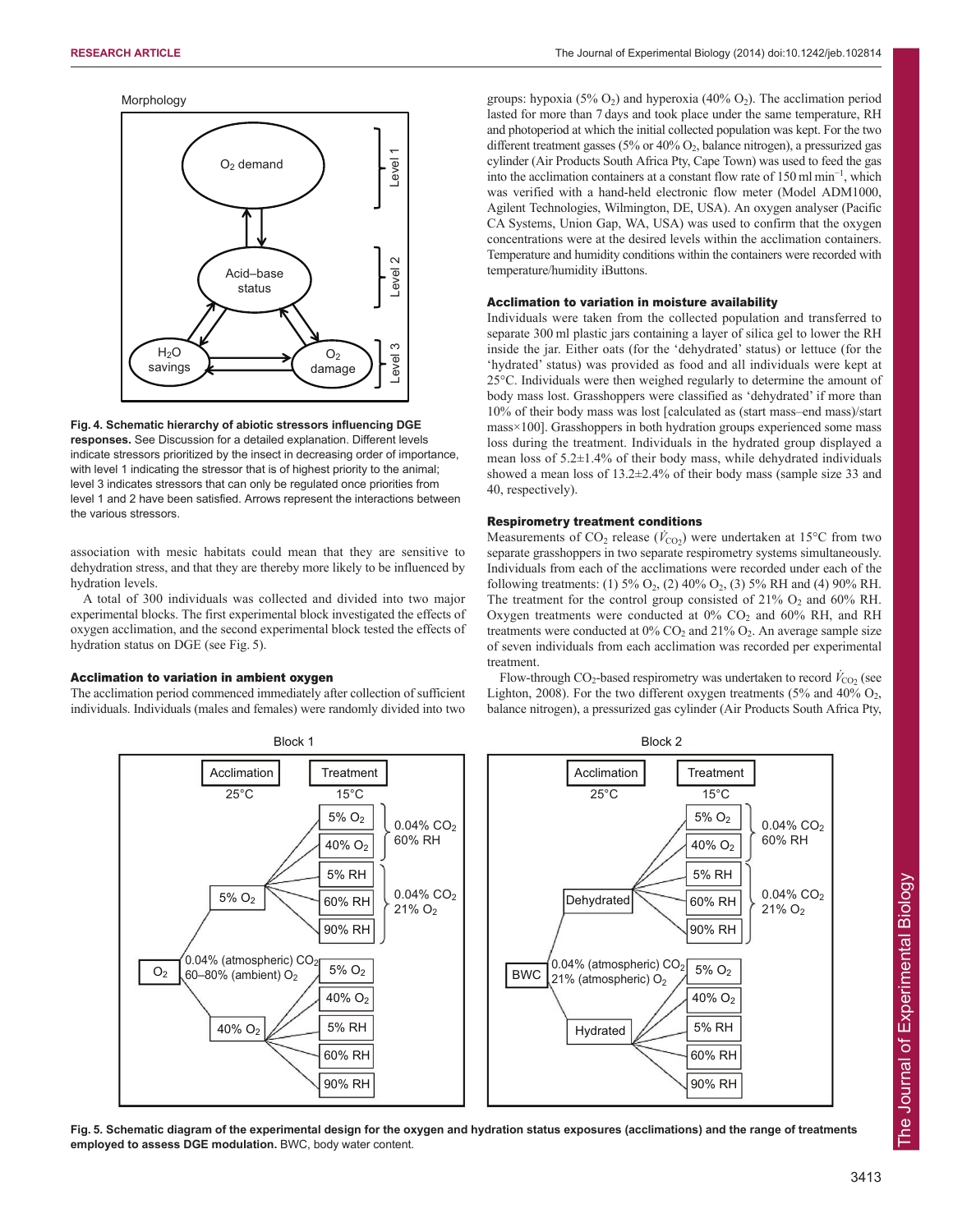Cape Town, South Africa) fed one of the gas mixtures into soda lime (Merck, Gauteng, South Africa) and 50:50 silica gel/Drierite (silica gel, Merck; Drierite, Sigma-Aldrich, St Louis, MO, USA) scrubber columns. For the treatment at normoxia (21%  $O_2$ ), an aquarium pump was used to feed atmospheric air through the scrubber columns. Air was regulated at a constant flow rate of 200 ml min<sup>−</sup><sup>1</sup> by a flow control valve (Sierra Side-Trak, Sierra Instruments Inc., Monterey, CA, USA) connected to a mass flow controller (MFC-2, Sable Systems, Las Vegas, NV, USA). Thereafter, air flowed through the zero channel of an infrared  $CO<sub>2</sub>$ –H<sub>2</sub>O analyser (Li-7000, Li-Cor, Lincoln, NE, USA).

During the oxygen treatment trials, air was humidified to prevent desiccation stress. A custom-made air bubbler, consisting of a 250 ml Schott jar two-thirds filled with doubly distilled water, plus 1 ml of a 1 mol  $l^{-1}$ aqueous solution of sodium hydroxide, to prevent  $CO<sub>2</sub>$  in the water from diffusing into the air stream (following Stevens et al., 2010), was used to humidify air leaving the gas analyser. The air bubbler was immersed in a water bath (Grant GD-120, Cambridge, UK), which controlled the selected temperature at 7°C, to maintain a RH of 60% within the airstream flowing to the cuvette. During the RH treatment trials, to obtain a RH of 90%, the temperature of the water bath containing the air bubbler was set to 13°C, and to obtain a RH of less than 5%, air was scrubbed of water by silica gel and Drierite. The humidified air then passed through a plastic coil of Bev-A-Line tubing before passing over the test animal in the cuvette, both located inside a second water bath (Grant GP200-R4), which maintained the temperature at 15°C. Air leaving the cuvette passed through a small custommade scrubber column containing re-activated Drierite to remove water vapour from the airstream before it entered the gas analyser (following White et al., 2006). This was done in order to prevent condensation within the gas analyser cell, which may damage the analyser. The scrubbed air then entered the gas analyser through another channel, which recorded the difference in  $CO<sub>2</sub>$  concentration of the air before and after it flowed through the respirometry cuvette, at 1 s intervals. The output of the analysers  $(\vec{V}_{CO2})$ was computed/stored via Li-7000 software on a standard desktop computer. Individuals' activity was recorded using infrared activity detectors (AD2, Sable Systems, Las Vegas, NV, USA). Activity traces were only used to ensure that the extracted DGE cycles represented inactive periods. Activity data were not used for any further analyses.

Each individual was weighed to 0.1 mg prior to and after each trial by using a digital microbalance (Model MS104S, Mettler Toledo, Greifensee, Switzerland). In each respirometry system, a single grasshopper was placed in a darkened cuvette and given  $\sim$ 20 min to settle in the cuvette (at 15 $^{\circ}$ C) before recording of CO<sub>2</sub> release commenced. Baselines (between 15 and 30 min) were recorded at the beginning and end of each trial by using an identical setup, but without the test animal. Individuals'  $\dot{V}_{\text{CO}_2}$  levels were measured and recorded for 6–12 h per individual. Owing to sexual size dimorphism, female grasshoppers were measured in a 20 ml cuvette and males in a 10 ml cuvette. Individuals were fasted for at least 8 h before recording of CO<sub>2</sub> release commenced.

#### Haemolymph pH measurement

Haemolymph pH of individual grasshoppers was measured for both a control (hydrated, *N*=12) and treatment (dehydrated, *N*=5) group. The small sample size of the treatment group when compared with the control group is due to the fact that haemolymph volume decreases in dehydrated individuals. This made it difficult to obtain a large enough volume of haemolymph to measure from individuals in the treatment group. To obtain different levels of dehydration within the individuals, individuals were treated as previously described (see Materials and methods, 'Acclimation to variation in moisture availability'). Once the desired level of dehydration was reached, haemolymph was extracted from the individual by removal of the hindlegs. Haemolymph was extracted from the wound with a 100 μl micropipette (Eppendorf Research, Merck Millipore) and transferred to a 200 μl Eppendorf tube. The average volume of haemolymph extracted per individual was 5–15 μl. After extraction, measurements were made as quickly as possible to minimize the amount of time that the haemolymph came into contact with atmospheric air. Needle-type pH microsensors (140 μm diameter), connected to a PreSens pH-1 micro fibre optic pH transmitter (PreSens GmbH, Regensburg,

Germany), were used to measure haemolymph pH. The pH sensors were calibrated at 15°C using seven sodium phosphate buffers that ranged from pH 5 to 8 in 0.5 pH increments. Because the pH sensors are sensitive to the ionic strength of a sample, the sodium phosphate buffers were made up with an ionic strength the same as that of locust Ringer's solution (0.172) (Pearson and Robertson, 1981). The sodium phosphate buffers were checked with a pH meter (inoLab, pH 720, WTW GmbH, Weilheim, Germany) calibrated with standard pH 4 and 7 buffer solutions. To measure haemolymph pH, a hole was pierced through the Eppendorf lid containing the haemolymph, so that the pH probe could be inserted while minimizing contact of the haemolymph with atmospheric air. Haemolymph pH was measured every 1 s for a period of 3 min to allow pH readings to stabilize. Haemolymph pH readings were recorded with pH1-view software via a standard desktop computer.

#### Data analyses

Respirometry data ( $\dot{V}_{\text{CO}_2}$ ) were converted to ml CO<sub>2</sub> h<sup>-1</sup> and data were drift corrected by using ExpeData data acquisition and analysis software (Version 1.1.25, Sable Systems International). For treatments in which individuals maintained DGE, data from 2–5 consecutive DGE cycles per individual were extracted in ExpeData. A DGE cycle was measured from the onset of the C-phase until the end of the O-phase. For each DGE cycle, the mean duration and mean  $V_{\text{CO}_2}$  of a total DGE cycle (O+CF-phases), Oand CF-phases, as well as the O-phase emission volumes were extracted. C- and F-phases were combined because of the difficulty of differentiating the F-phase in all individuals, and because the F-phase may commence before  $CO<sub>2</sub>$  release is detected (see Fig. 1 for an example data trace) (Hadley and Quinlan, 1993; Wobschall and Hetz, 2004; Groenewald et al., 2012). Water loss rates (WLRs) were estimated gravimetrically by subtracting the mass of an individual at the end of an experiment from the mass of the individual at the start of the experiment, and dividing by the duration of the trial.

Individual grasshoppers were assessed for the presence or absence of DGE based on their rate of  $CO<sub>2</sub>$  release ( $\dot{V}_{CO<sub>2</sub>}$ ). Contingency tables were then generated for the number of individuals that showed DGE under control and treatment conditions. Mean duration and mean  $\dot{V}_{\text{CO}_2}$  for the different phases (CF- and O-phases) were compared between different treatments and acclimations. These data (presence/absence of DGE and different phase responses) were then used to test the *a priori* predictions regarding water, oxygen and pH regulation (Table 1).

Mass was a significant covariate for all parameters (*P*<0.05 in all cases), except for mean O-phase duration and WLR. Therefore, to adjust for the effects of size, the residuals of the dependent variable–body mass relationship were used when drawing correlations. Generalized linear models (GLZs, normal distribution, identity link function) were used for data analysis as several assumptions were not met, and GLZs are more robust to the violation of these assumptions. GLZs were used to test for effects of acclimation and treatment on mean DGE phase durations,  $\dot{V}_{\text{CO}_2}$ , O-phase volume and WLR. An interaction between acclimation and treatment was always tested for and any significant covariates were included in the analyses. For variables in which treatment or acclimation was found to have a significant effect, graphs including 95% confidence intervals were drawn to distinguish which of the treatments or acclimations differ significantly from the others. In addition, estimates of effect sizes were calculated for all the recorded variables for each of the different acclimation and treatment conditions (Table 4). Effect sizes were calculated as the mean deviation from the grand mean. Weighted least squares were used to test for correlations between the different variables, as this analysis is more robust to outliers and data that are not normally distributed. All statistical analyses were carried out in Statistica 11 (StatSoft Inc., Tulsa, OK, USA).

# Post hoc power test

The recommended (*post hoc*) sample sizes for three different extreme cases in our results were calculated using Statistica software power calculator, assuming  $α=0.05$  and  $β=0.8$  (Crawley, 2007). This analysis suggested a sample size of approximately 34 individuals per treatment, meaning that for our experimental design a total sample size of 680 individuals would be required.